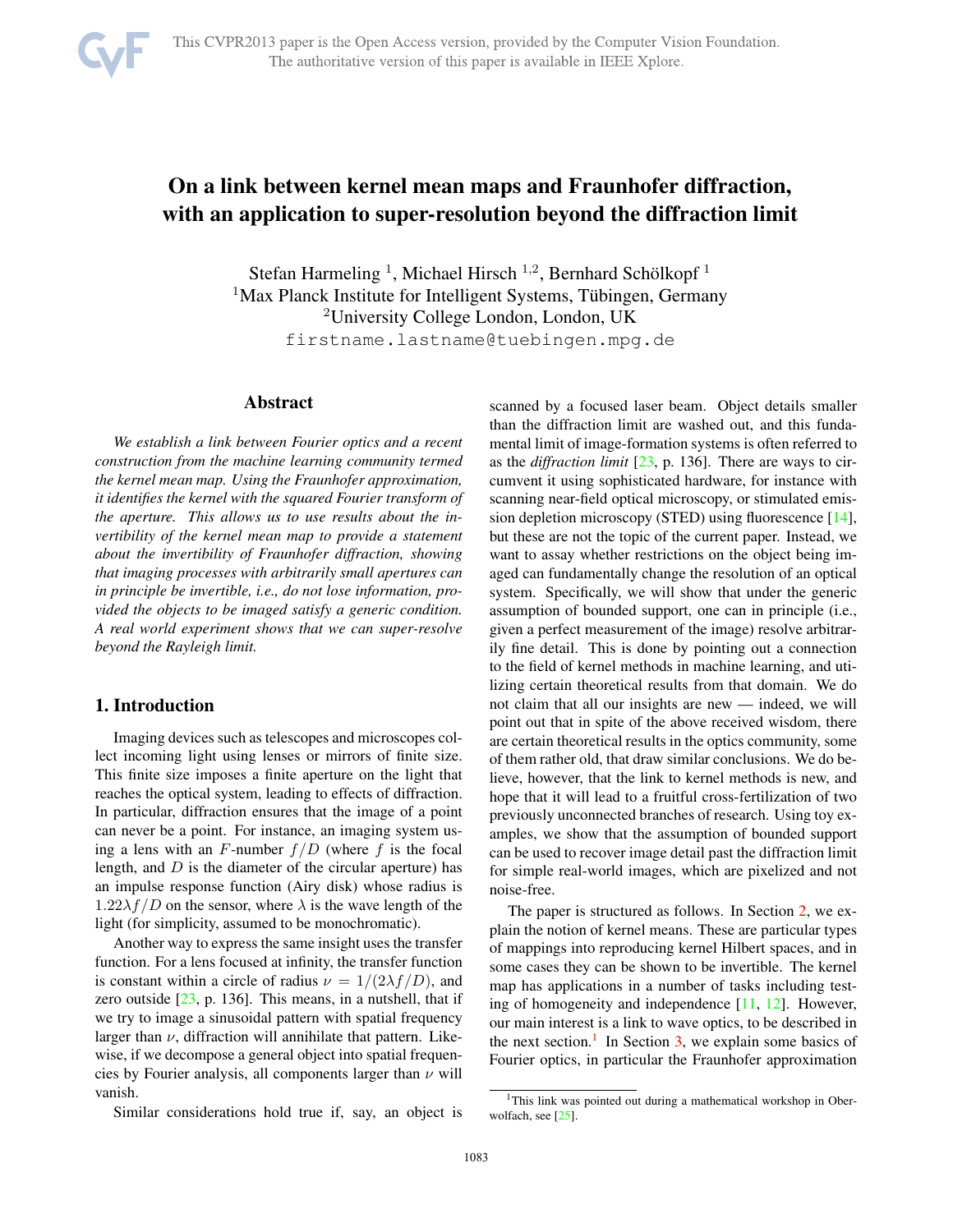of diffraction. We show that Fraunhofer diffraction is actually a particular case of kernel mean mapping. This link between Fourier optics and machine learning allows us to leverage some theoretical results about kernel mean maps to make a surprising statement about super-resolved imaging. Section 5 discusses how this result relates to certain observations made by the wave optics community.

# 2. Characteristic kernel means

A symmetric function  $k : \mathcal{X}^2 \to \mathbb{R}$ , where X is a nonempty set, is called a *positive definite (pd) kernel* if for arbitrary points  $x_1, \ldots, x_m \in \mathcal{X}$  and coefficients  $a_1,\ldots,a_m \in \mathbb{R}$ , we have

$$
\sum_{i,j} a_i a_j k(x_i, x_j) \ge 0.
$$

The kernel is called *strictly positive definite* if moreover for pairwise distinct points equality with zero,  $\sum_{i,j} a_i a_j k(x_i, x_j) = 0$ , implies that all coefficients vanish,  $a_i = 0$  for all i.

Any positive definite kernel induces a mapping

$$
x \mapsto k(x,.) \tag{1}
$$

into a reproducing kernel Hilbert space (RKHS), which is a Hilbert space of functions  $f : \mathcal{X} \to \mathbb{R}$  with an inner product  $\langle ., . \rangle$  such that k represents point evaluation,

$$
\langle f(.), k(x, .) \rangle = f(x) \tag{2}
$$

which implies also the *reproducing property*  $\langle k(x,.) , k(x',.) \rangle = k(x, x'),$  see e.g. [24] for more details.

#### 2.1. Kernel mean of a sample

In an SVM  $[24]$ ,  $(1)$  is the mapping that takes each datapoint into the so-called feature space, in which a linear learning method is applied. Rather than mapping the points one by one, however, one can also map a sample or a distribution directly to its mean in the feature space. Below, we will show that this kind of mapping contains optical imaging as a special case. But before, we first point out that even though the operation of taking the mean usually comes with a loss of information, this need not be the case if the kernel satisfies a certain condition.

Consider a sample of points  $X = \{x_1, \ldots, x_m\} \subset \mathcal{X}$ , that are distinct, i.e.,  $x_i \neq x_j$  whenever  $i \neq j$ . Given a pd kernel k, we define the *kernel mean map* of X by [24, 28]

$$
\mu(X) = \frac{1}{m} \sum_{i=1}^{m} k(x_i, \cdot).
$$
 (3)

Consider another sample of distinct points  $Y =$  $\{y_1,\ldots,y_n\}\subset\mathcal{X}$ . Clearly, if X equals Y, their kernel means are identical. What about the converse?

We call a kernel *characteristic for samples*, if the mean map  $\mu$  based on k is injective, i.e., if identical kernel means  $\mu(X) = \mu(Y)$  imply identical samples  $X = Y$ .

It is not obvious whether characteristic kernels exist. E.g. for polynomial kernels  $k(x, x') = (\langle x, x' \rangle + 1)^d$ , with  $d \in \mathbb{N}$ , observing equal kernel means  $\mu(X) = \mu(Y)$  for the samples  $X$  and  $Y$  implies that all empirical moments up to order  $d$  of  $X$  and  $Y$  coincide. However,  $X$  and  $Y$  might differ in their empirical moments of higher orders. The following proposition gives a sufficient condition for being a characteristic kernel:

Proposition 1 *Strictly pd kernels are characteristic for samples.*

*Proof:* Consider a strictly pd kernel k and its mean map μ. Consider two samples  $X = \{x_1, \ldots, x_m\}$  ⊂ X and  $Y = \{y_1, \ldots, y_n\} \subset \mathcal{X}$  as above with equal kernel means,  $\mu(X) = \mu(Y)$ . Let  $Z = \{z_1, \ldots, z_l\}$  be the set (not the multiset) of all elements in the union of  $X$  and  $Y$ , i.e. all elements in Z are pairwise distinct. Let  $#X(z)$  be the number of times z appears in X, similarly  $\#Y(z)$ . Define  $\gamma_i = \#X(z_i)/m - \#Y(z_i)/n$ . Then we have

$$
0 = \mu(X) - \mu(Y) \tag{4}
$$

$$
= \sum_{i=1}^{m} \frac{1}{m} k(x_i,.) - \sum_{i=1}^{n} \frac{1}{n} k(y_i,.) = \sum_{i=1}^{l} \gamma_i k(z_i,.)
$$
 (5)

Now take the dot product between (5) and itself, leading to

$$
0 = \langle \sum_{i=1}^{l} \gamma_i k(z_i,.) \rangle, \sum_{j=1}^{l} \gamma_j k(z_j,.) \rangle,
$$
 (6)

which by the reproducing property and bilinearity amounts to

$$
0 = \sum_{i,j=1}^{l} \gamma_i \gamma_j k(z_i, z_j).
$$
 (7)

ш

Since  $k$  is strictly pd, this implies that for all  $i$  the coefficients  $\gamma_i$  are zero, thus  $\#X(z_i)=\#Y(z_i)m/n$ . Since  $\#X(z_i), \#Y(z_i) \in \{0, 1\}$ , we conclude that  $m = n$  and  $\#X(z_i)=\#Y(z_i)$  for all i, i.e.,  $X = Y$ .

The mean map has some other interesting properties [28]. Among them is the fact that  $\mu(X)$  represents the operation of taking a mean of a function on the sample  $X$ :

$$
\langle \mu(X), f \rangle = \left\langle \frac{1}{m} \sum_{i=1}^{m} k(x_i, \cdot), f \right\rangle = \frac{1}{m} \sum_{i=1}^{m} f(x_i) \quad (8)
$$

where we have applied the point evaluation property.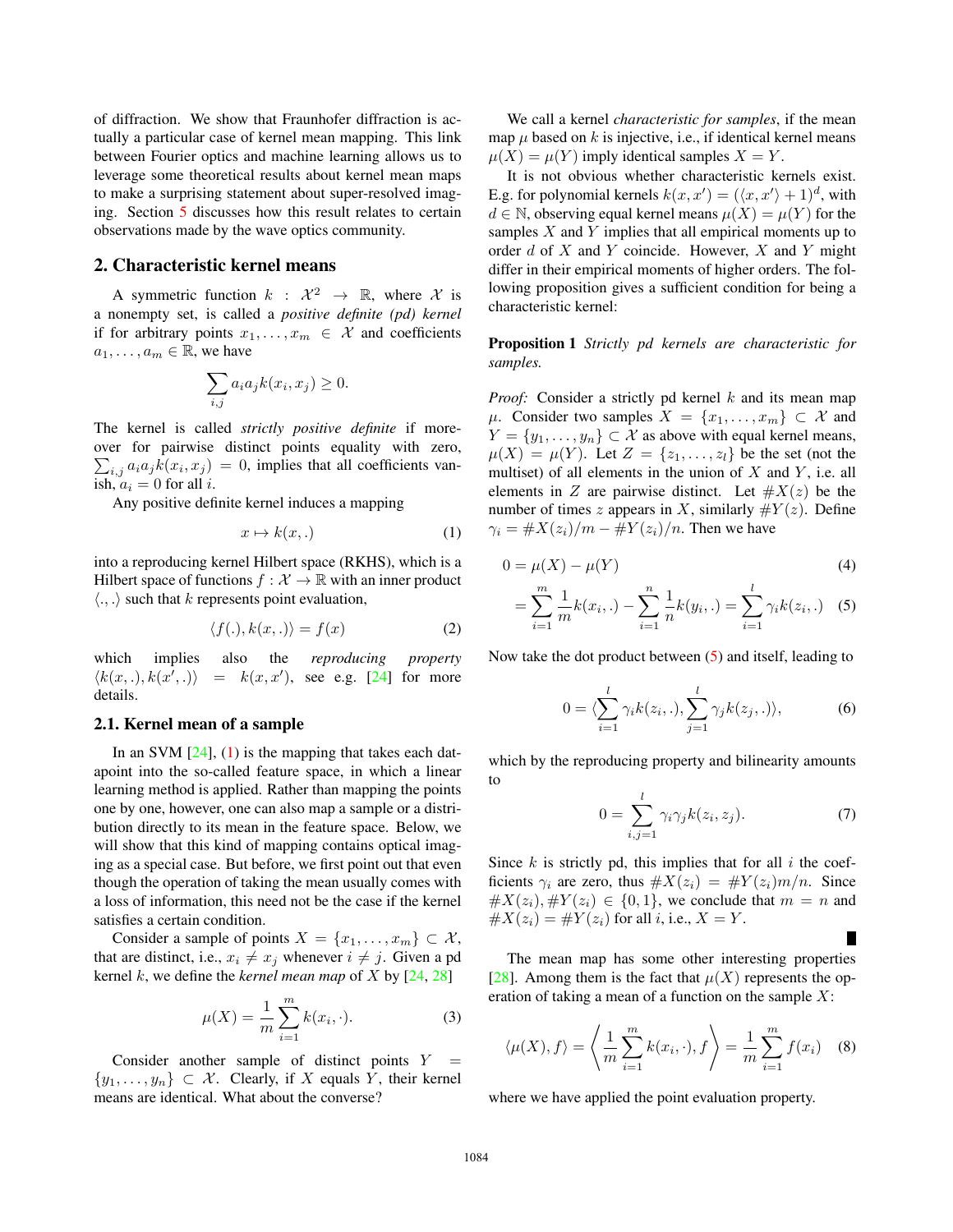## 2.2. Kernel mean of a probability measure

Instead of samples we next consider probability measures<sup>2</sup> defined on X assuming that X has the necessary additional structure. To ensure that the following integrals exists, we assume that all considered kernels are bounded (see [29]). Below, we will think of the measures as the light distribution of the object being imaged. We extend the mean map to probability measures by defining the *kernel mean* of P as

$$
\mu(P) = \int k(x,.) \, dP(x). \tag{9}
$$

Similar to the above definition, we call a kernel *characteristic for probability measures* [7] if the mean map is injective for probability measures, i.e.,  $\mu(P) = \mu(Q)$  implies that P and Q are equal.

To state the analog of Proposition 1, we define a kernel k to be *integrally strictly positive definite* if for any finite non-zero signed Borel measure  $\nu$ , the integral of k wrt.  $\nu$  is strictly positive,

$$
\int k(x, x') d\nu(x) d\nu(x') > 0.
$$
 (10)

Note that an integrally strictly pd kernel is also strictly pd but not vice versa.

Proposition 2 *Integrally strictly pd kernels are characteristic for probability measures.*

This result was proven by  $[29]$ ; we only provide a brief *proof sketch:* Consider two different probability measures P and Q. Their difference is a finite non-zero signed Borel measure  $\nu = P - Q$ . Assuming equal kernel means, we have:

$$
0 = \mu(P) - \mu(Q) \tag{11}
$$

$$
= \int k(x,.) \, dP(x) - \int k(x,.) \, dQ(x) \tag{12}
$$

$$
= \int k(x,.) \, d\nu(x) \tag{13}
$$

Taking the squared norm and using the reproducing property we get a contradiction,

$$
0 = \langle \int k(x,.) \, d\nu(x), \int k(x,.) \, d\nu(x) \rangle \tag{14}
$$

$$
= \int k(x, x') d\nu(x) d\nu(x') > 0 \tag{15}
$$

where we used for the last inequality the fact that  $k$  is integrally strictly pd.

A more specific view on characteristic kernels, which will apply in the case of Fraunhofer imaging, can be obtained by considering *translation invariant* pd kernels on  $\mathcal{X} = \mathbb{R}^d$ , i.e., kernels that can be written as  $k(x, x') =$  $\psi(x-x')$  with some continuous function  $\psi : \mathbb{R}^d \to \mathbb{R}$ . By Bochner's theorem [30], they can be expressed as the Fourier transform of a finite non-negative Borel measure Λ,

$$
\psi(x) = \int e^{-ix^{\mathsf{T}}\omega} \, d\Lambda(\omega). \tag{16}
$$

Following Corollary 4 in [29] we can write the squared RKHS distance between the kernel means of two probability measures in terms of their characteristic functions,

$$
\|\mu(P) - \mu(Q)\|^2 = \int |\phi_P(\omega) - \phi_Q(\omega)|^2 d\Lambda(\omega) \quad (17)
$$

where ||.|| is the norm of the RKHS and  $\phi_P(\omega)$  =  $\int e^{ix^{\dagger}\omega} dP(x)$  is the characteristic function of P, and likewise  $\phi_O$ . Roughly speaking, this shows that P and Q can be distinguished as long as the spectrum  $\Lambda$  of the kernel is nonzero wherever the spectra of the probability distributions might differ. If  $\Lambda$  has full support, i.e. it is non-zero almost everywhere, the corresponding kernel can distinguish all probability distributions. If it does not have full support, it can sometimes still distinguish a restricted class of probability distribution as we see next.

## 2.3. Kernel mean of a probability measure with bounded support

Consider a translation invariant pd kernel  $k$  such that the support of the corresponding  $\Lambda$  has a non-empty interior. For what class of probability measures can such a kernel be characteristic<sup>3</sup>? An obvious choice is a class of probability measures whose characteristic functions agree outside the support of  $\Lambda$ . However, there is a much more interesting class of measures which we define next.

Let us consider a probability measure  $P$  with compact support. By the Paley-Wiener theorem  $[21]$  its characteristic function  $\phi_P$  is entire (aka analytic or holomorphic), which implies that knowing  $\phi_P$  on a compact subset determines  $\phi_P$  everywhere. This leads to the following proposition:

Proposition 3 *Translation invariant pd kernels, whose corresponding* Λ *have a support with non-empty interior, are characteristic for probability measures with compact support.*

This is a simplification of Theorem 12 in [29] which also contains a detailed proof.

<sup>2</sup>We assume that all measures considered are Borel measures.

<sup>3</sup>We use *characteristic for a class of probability measures* in the obvious way, i.e. the kernel map is injective for the restricted class.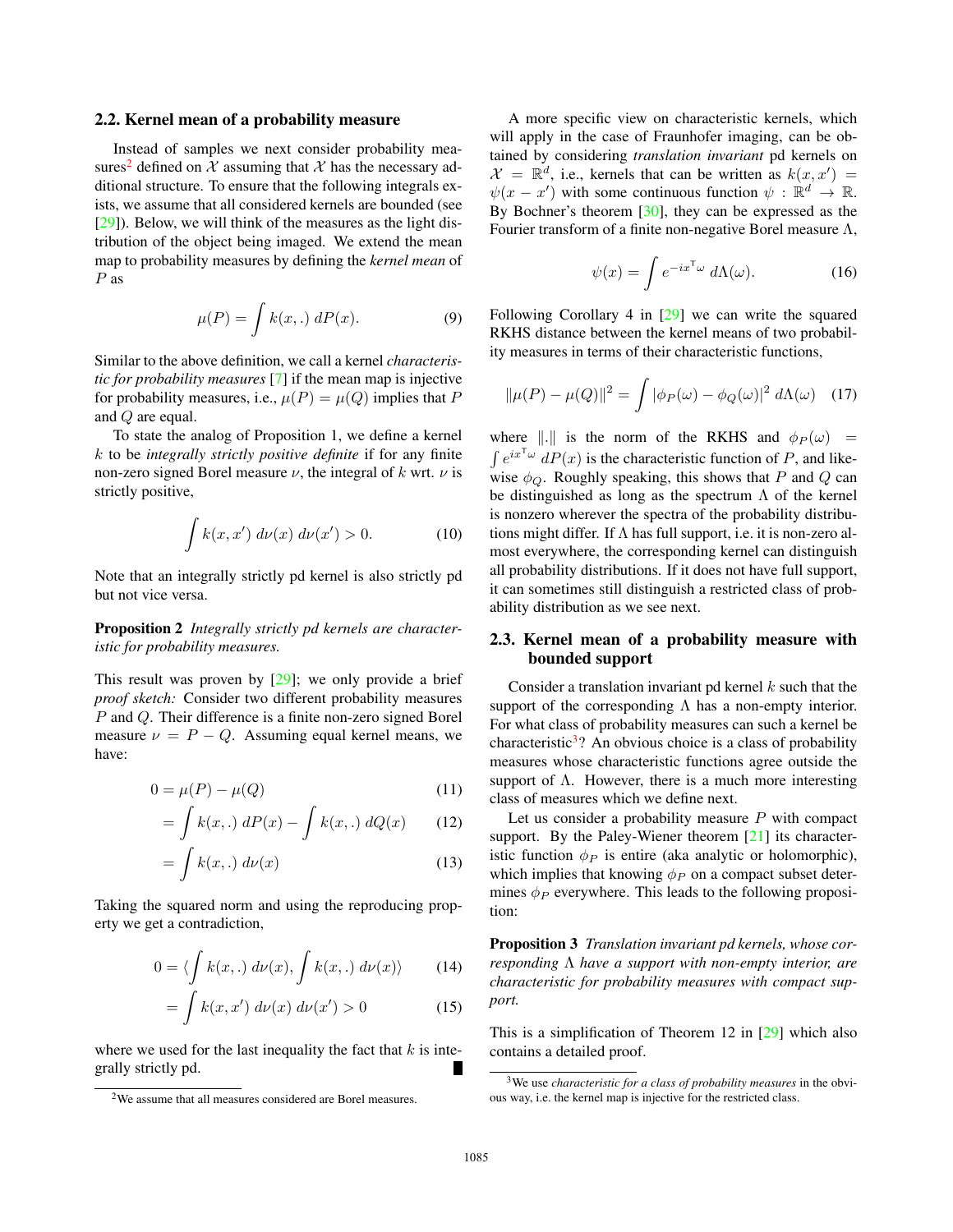The kernel which will be relevant in the next section is the sinc kernel defined for  $\sigma > 0$  as

$$
k(x, x') = \psi(x - x') = \frac{\sin \sigma(x - x')}{x - x'}.
$$
 (18)

The Fourier transform of  $\psi$  is the scaled indicator function of the interval  $[-\sigma, \sigma]$ , i.e.

$$
\Lambda(\omega) = \sqrt{\frac{\pi}{2}} 1_{[-\sigma,\sigma]}(\omega), \tag{19}
$$

so  $\Lambda$  is non-zero on that interval (thus having a support with non-empty interior) and is thus characteristic for probability measures of bounded support. The square of the sinc kernel has the same properties, since it corresponds to the convolution of Λ with itself, inheriting a support with non-empty interior from Λ.

#### 3. Incoherent imaging as a mean map

#### 3.1. Imaging under incoherent illumination

As electromagnetic radiation, light is governed by Maxwells equations – a set of linear partial differential equations that form the foundation of classical electrodynamics including classical optics. Although electric and magnetic fields are vectorial in nature, in many situations<sup>4</sup> polarisation effects, i.e. any coupling between the electric and magnetic fields, can be neglected and all components of the electric and magnetic field can be well described by a single scalar wave equation [15]

$$
(\nabla^2 - \frac{n_0^2}{c^2} \frac{\partial^2}{\partial t^2}) \Phi(u, t) = 0,
$$
\n(20)

where  $\Phi(u, t)$  is any of the scalar field components of the electric or magnetic field and  $n_0$  denotes the refractive index of the medium, within which the light is propagating. Since (20) is a *linear* partial differential equation, any linear combination of its solutions yields another solution. The property of linearity has major implications for the mathematical treatment as it allows us to analyse a system by studying its response to a single point stimulus. Its effect to a complex input signal  $\Phi(\xi, t)$  can be obtained by considering the input signal being composed of point stimuli and adding up their known responses accordingly:

$$
\Psi(u,t) = \int h(u-\xi) \Phi(\xi, t) d\xi.
$$
 (21)

Here Ψ denotes the output of a *linear optical system* which is fully described by its impulse response  $h(u - \xi)$ . For ease of exposition we implicitly assume stationarity both in space (i.e.  $h(u; \xi) = h(u - \xi)$ ) and time (i.e. h depends not on t) in  $(21)$ .

Optical detectors such as CCD sensors usually record intensities, i.e. the square of the field amplitude. Since the integration time is much longer than a single period of oscillation, we must average over time to obtain the recorded pixel intensities

$$
\langle \Psi(u,t)\bar{\Psi}(u,t)\rangle = \iint h(u-\xi)\,\bar{h}(u-\xi') \times \qquad (22)
$$

$$
\langle \Phi(\xi,t)\,\bar{\Phi}(\xi',t)\rangle \,d\xi \,d\xi', \qquad (23)
$$

where  $\langle . \rangle$  denotes temporal averaging. Here, we must take the coherence properties of the light into account and distinguish between *coherent* and *incoherent illumination*:

- In the case of *coherent illumination*, we cannot simplify Equation (23) any further without making any additional assumptions. The square of the complex field can lead to cancellations or other non-linear *interference* effects.
- In the case of *incoherent illumination*, the spatial correlation between any two light rays emitted from the scene is assumed to be negligible. Hence, the time average in (23) will only contribute to the integral for  $\xi = \xi'$ :

$$
\langle \Phi(\xi, t) \,\overline{\Phi}(\xi', t) \rangle = |\Phi(\xi)|^2 \,\delta(\xi - \xi') \qquad (24)
$$

Plugging expression (24) into Equation (23) yields the *incoherent imaging equation*

$$
q(u) = \int f(u - \xi) p(\xi) d\xi, \qquad (25)
$$

where we introduced  $q(u)$ ,  $p(\xi)$  and  $f(u - \xi)$  for  $\langle |\Phi(u,t)|^2 \rangle$ ,  $\langle |\Psi(\xi,t)|^2 \rangle$  and  $|h(u-\xi)|^2$ , respectively. Both  $p(\xi)$  and  $q(u)$  describe image intensities; the impulse response f is called the *point spread function* (PSF) of the imaging system as it corresponds to the image of a point light source.

Although we had to make a number of assumptions to derive the incoherent imaging equation (25), it has been found to provide an accurate description for most typical imaging systems including astronomical, microscopical imaging and photography [2].

#### 3.2. Connection to kernel mean map

As an image is inherently non-negative, the image of the object  $p(\xi)$  induces, up to normalization, a probability measure P. In addition we assume finite energy, i.e.,  $\int p(\xi)d\xi < \infty$ . Then Eq. (25) can be understood such that such that for the translation-invariant kernel function

<sup>4</sup>More precisely, the scalar theory of electromagnetism is valid in linear, isotropic, homogeneous and non-dispersive dielectric media such as free space or a lens with constant refractive index, where all components of the electric and magnetic field behave identically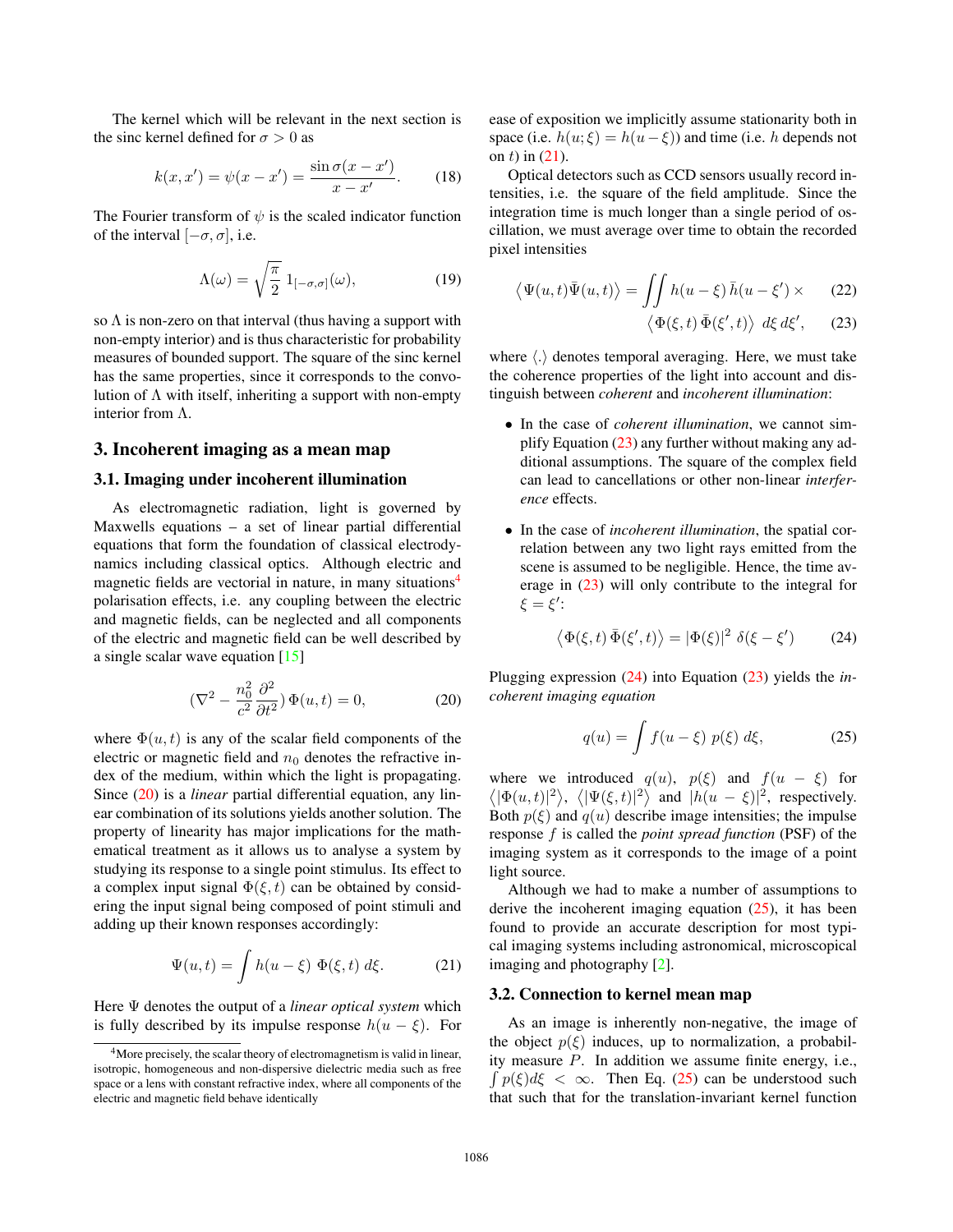$k(u, \xi) = f(u-\xi)$ , the resulting image q is the kernel mean of P:

$$
\mu(P) = q(.) \tag{26}
$$

So we obtained the interesting result that the incoherent imaging equation can be expressed as a kernel mean.<sup>5</sup>

#### 3.3. Fraunhofer diffraction

The resolution of any optical system even without optical aberrations is limited by diffraction. The mathematical framework describing diffraction is Fourier optics [23, e.g.]. It decomposes the light radiated by an object into harmonic components of different spatial frequencies, each one corresponding to a plane wave whose amplitude is given by the Fourier transform of the emitted light field. It turns out that at a far distance from the object, most of these waves cancel each other, and each direction in space only 'sees' one of the plane waves — the free-space wave propagation can be identified with the Fourier transform, different spatial frequencies in the object corresponding to one direction each. This is referred to as the *Fraunhofer approximation*. By means of a lens, this situation can be realised also for a finite distance, and different directions in space correspond to different coordinates on the image plane, or camera sensor.

In an ideal, aberration-free optical system, the Fraunhofer approximation states that the PSF is the inverse Fourier transform of the auto-correlation function of the pupil or aperture function [10]. In the following we compute the PSF for the simple case of a circular planar aperture.

# 3.4. Diffraction in one dimension

In one dimension, consider an aperture  $a : \mathbb{R} \to \mathbb{R}$  defined as  $a(\omega)=1_{[-\sigma,\sigma]}(\omega)$ . The inverse Fourier transform of a is the sinc function  $\sin(\omega x)/x$ . Then by the Wiener-Khinchin theorem the PSF  $f$  as the auto-correlation function of the aperture function, i.e.  $a$ , is the square of the sinc function,

$$
f(x) = \left(\frac{\sin(\omega x)}{x}\right)^2.
$$
 (27)

## 3.5. Diffraction in two dimensions

Also for more than one dimension the incoherent imaging equation is expressible as a kernel mean. For this we consider a two dimensional circular aperture with radius  $\sigma$ , where the aperture function is the pill box function:

$$
a(\omega) = \begin{cases} 1 & \text{if } ||\omega|| \le \sigma \\ 0 & \text{otherwise} \end{cases}
$$
 (28)

Again, the PSF is the Fourier transform of the autocorrelation function, which in this case is the squared Bessel function of the first kind of order one,

$$
f(x) = \left(\frac{J_1(\omega x)}{x}\right)^2.
$$
 (29)

Note that any translation-invariant kernel  $k$  constructed from a positive aperture function is pd due to Bochner's theorem, so the corresponding diffraction can be written as a kernel mean as in Eq.  $(26)$ . Note that in addition to the two apertures discussed so far, we could use arbitrary apertures satisfying the condition of Proposition 3, including apertures that are not indicator functions (if physically realizable): Bochner's theorem ensures that for all nonnegative measures, the Fourier transform is a pd kernel, and Proposition 3 ensures that the kernels are characteristic.

# 3.6. Breaking the diffraction limit

The actual resolution that is possible with a given optical system is determined by the size of the aperture, which could be the size of the mirror or lens in a telescope.

Having written the incoherent imaging equation as kernel means, we can apply the insight from the previous section to obtain the surprising result that an object  $p(\xi)$  with bounded support, i.e.  $p(\xi)$  is zero outside some compact area, the Fraunhofer diffraction does not destroy any information, i.e. at least theoretically, the diffraction limit is no limit:

Proposition 4 *An object with bounded support can be recovered completely from its diffraction-limited image.*

*Proof:* This follows from the injectivity of  $\mu$  in the context of Proposition 3 and the fact that any aperture shape induces a translation-invariant pd kernel by Bochner's theorem.

Note that this proposition only states that the kernel mean map is invertible — it does not make a statement about the practical problem of how to compute the inverse. In the next section we present a simple approach to do so.

## 4. Experiments

Fig. 1 illustrates a typical experimental setup: two point sources (in green and blue on the left) are imaged through an optical system consisting here of a single lens (with focal length  $f$ ) and a finite aperture of diameter  $D$ . Under incoherent illumination the observed image on the right is a superposition of the images of the point sources, each

<sup>5</sup>This provides a physical interpretation of the kernel as the point response of an optical system. This kind of interpretation can be beneficial also for other systems, and indeed it is suggested by the view of kernels as Green's functions  $[16, 24]$ : the kernel k can be viewed as the Green's function of  $P^*P$ , where P is a regularization operator such that the RKHS norm can be written as  $||f||_k = ||Pf||$ . For instance, the Gaussian kernel corresponds to a regularization operator which computes an infinite series of derivatives of f.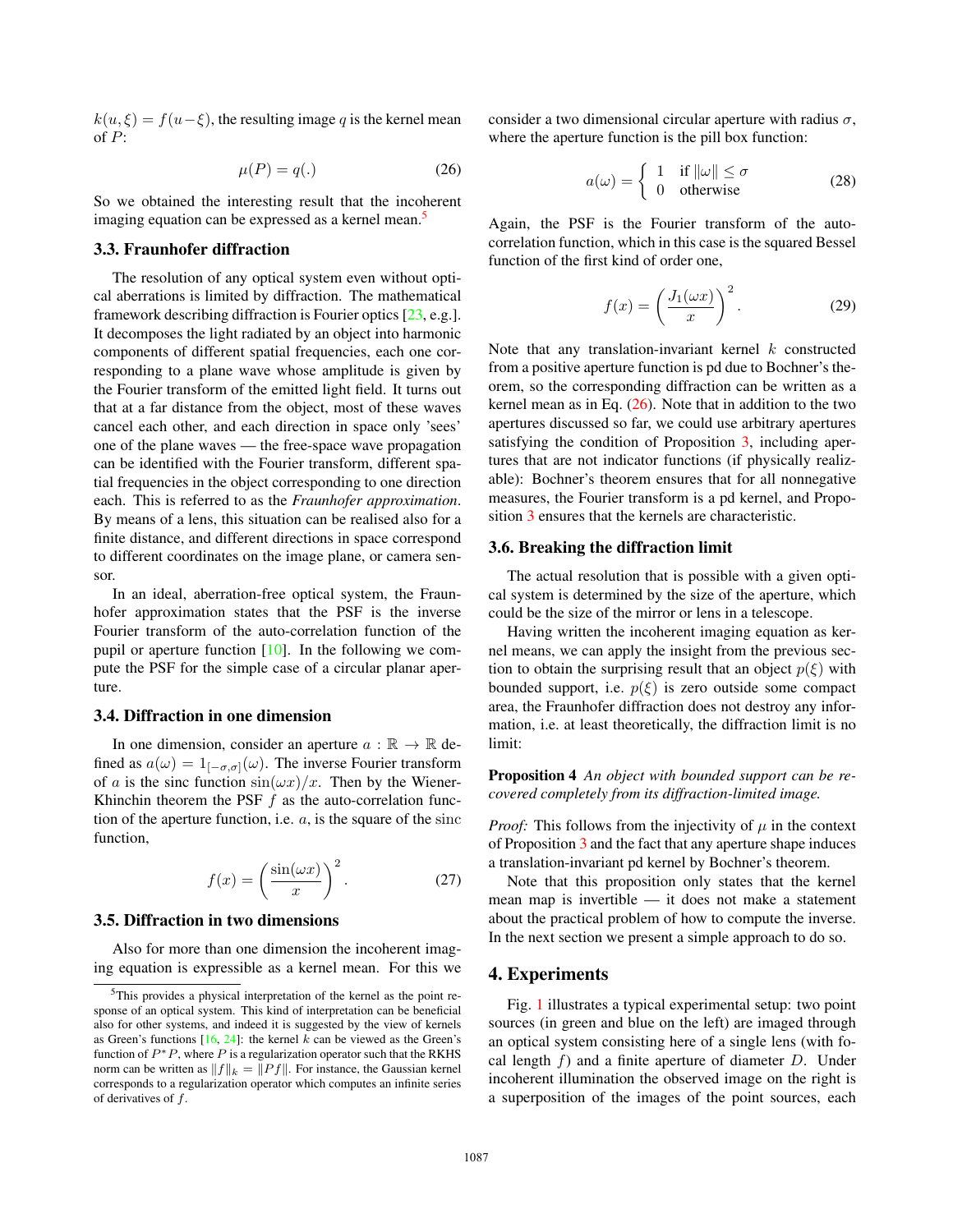

Figure 1. A one dimensional double star (two delta peaks on the left) gets imaged by the lens with the finite aperture leading to an blurred image formed by the sum of two squared sinc functions on the right.



Figure 2. Restoring a diffraction-limited image (gray, first row) of one-dimensional double star (green, first row) with increasing amounts of noise (from left to right). The maximum likelihood solution (blue, second row) restores the double stars only in the noise-free cases (left column). The non-negatively constrained maximum likelihood approach (blue, third row) restores the double star even for various amounts of noise (third row, left to right).

of which is given by the impulse response of the optical system Ψ. In an ideal diffraction-limited optical system, two point sources can only be resolved if they are at least  $1.22\lambda f/D$  apart. To demonstrate that we can resolve beyond this so-called Rayleigh limit, we place the two point sources so close, that their individual images cannot be resolved (i.e. the red dashed line in Fig. 1 has only one maximum).

#### 4.1. Recovering a one-dimensional simulated image

The recorded image is usually corrupted by measurement noise, sometimes modeled as additive Gaussian. Then Eq. (26) becomes  $q(.) = \mu(P) + n$  where  $n \propto N(0, \sigma)$ . The first row of Fig. 2 shows the true object (green) and the observed image (gray) of a one dimensional toy example for increasing amounts of noise (from left to right). More precisely, we represent the true object  $p$  and the recorded image  $q$  as finite-length one-dimensional column vectors  $u$  and v. According to the Fraunhofer diffraction equation, the relationship between the object  $u$  and image  $v$  is linear and can be expressed as a matrix:

$$
v = F^{\mathsf{H}} T F Z u + n. \tag{30}
$$

Here,  $Z$  is a zero-padding matrix,  $F$  is the discrete Fourier transform matrix,  $F<sup>H</sup>$  the hermitian matrix of F (i.e. the inverse transform), and  $T$  is the optical transfer function (OTF), i.e. the Fourier transform of the system's impulse response, i.e.  $T = F\psi$ , with  $\psi$  being a finite dimensional vector, too.

The object  $u$  can be recovered from  $v$  by a maximum likelihood approach, i.e. we solve the following leastsquares problem

$$
\min_{u} \|v - F^{\mathsf{H}} T F Z u\|^{2}.
$$
 (31)

The middle row of Fig.  $2$  shows the recovered objects  $u$  of the noisy observations  $v$  (first row in gray) using the command  $u = (F' * T * F * Z) \setminus v$ ; in Matlab. As suggested by our findings in Section 3, the true signal can be recovered exactly in the noise-free case (first column). The assumption of bounded support is implicit by chosing  $u$  to be shorter than  $v$ . However, already small amounts of noise render the optimisation problem in Eq. (31) ill-conditioned yielding an unstable solution.

As an image accounts for the amount of recorded photons we can employ non-negativity as an additional physical constraint. Hence, instead of Eq.  $(31)$  we solve the constrained optimization problem

$$
\min_{u} \left\| v - F^{\mathsf{H}} T F Z u \right\|^{2} \text{ s.t. } u \ge 0. \tag{32}
$$

The non-negativity constraint stabilizes the restoration process and yields good results even for large amounts of noise (bottom row in Fig. 2). We solve the nonnegative least squares problem using the Matlab command  $u = 1$ sqnonneg( $F' * T * F * Z$ , v);.

#### 4.2. Recovering a two-dimensional real image

We build an experimental setup with an artificial double star (lighted by green light) that is imaged by a cooled camera (PCO.2000) in about one meter distance. The optics of the camera consists of a changeable aperture and a single lens ( $f = 100$ mm). Panel (d) of Fig. 3 shows a "ground truth" image that has been taken with an aperture of 4mm and exposure time of 3ms. Panel (a) shows the same double star but with aperture 0.5mm. The aperture has been chosen that the angular separation of the double star is 50 percent below the Rayleigh limit. Note that the two stars are not visible anymore and the light has been spread out due to diffraction. To get a good measurement we had to expose for 4000ms. Both images, (a) and (d), are the result of averaging eight images minus an averaged dark frame to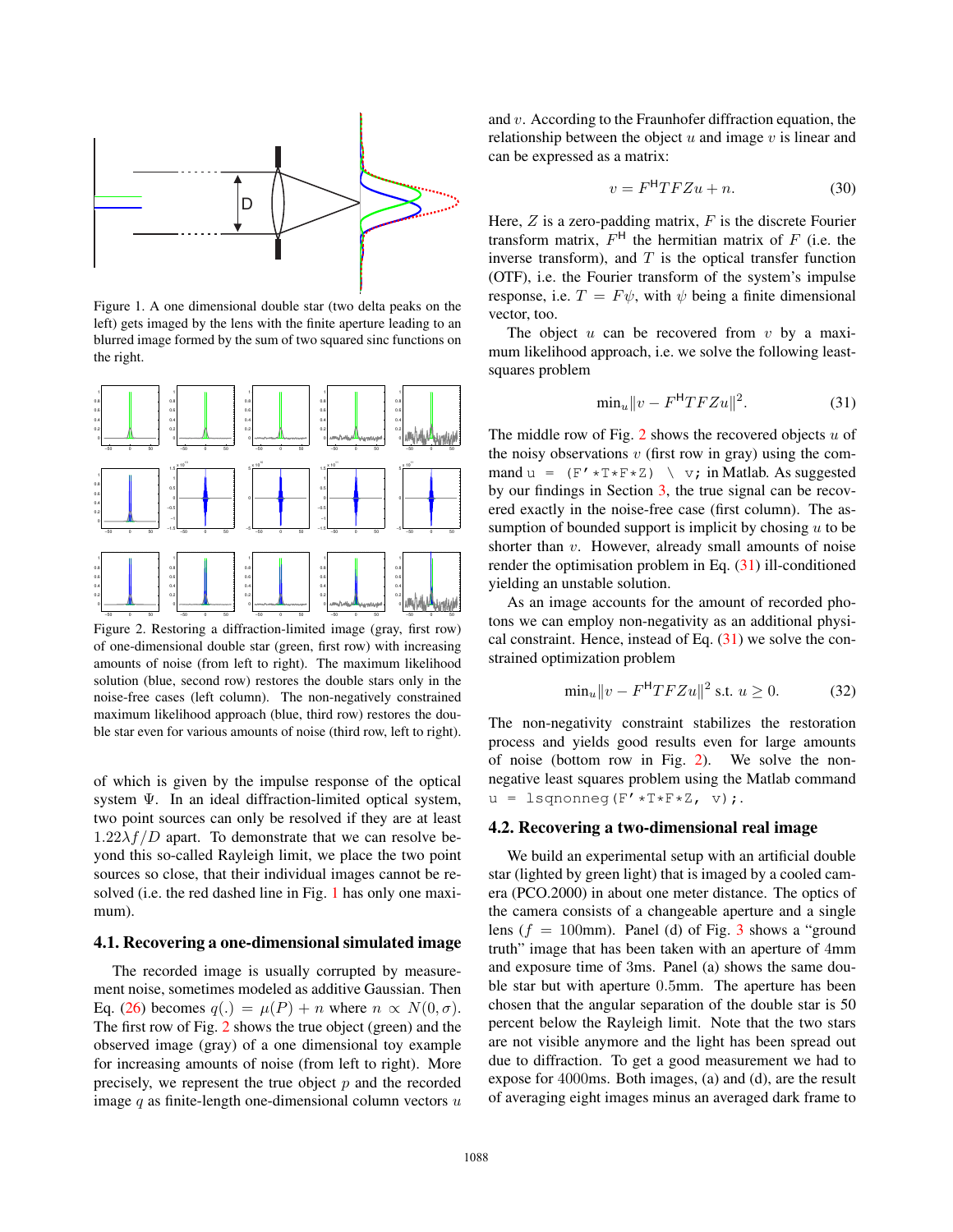reduce the noise to a minimum. The support is chosen by thresholding the measured image, panel (a). Applying the method described in the previous paragraph to the image in panel (a), we are able to recover the two double stars which are quite similar to the ground truth (panels (c) and (d) in Fig. 3). Note that the ground truth is more blurry since it is also photographed with a finite aperture.

## 5. Related work

The question whether it is possible to break the diffraction limit has been the subject of numerous works:

In 1952, Toraldo di Francia [4] stated that "we notice that the classical limit of  $1.22\lambda/D$ , which has always been accepted as a *theoretical* limit, proves instead to be only a *practical* limit." Motivated by "super-gain antennas" he studies the diffraction patterns of "super-resolving pupils" which consists of concentric rings instead of a uniform pupil. He observes that for an increasing number of rings the central disc of the airy disc becomes smaller and more isolated, hereby increasing the resolution. In [5], the same author discusses the problem of resolving power from the point of view of information theory. He makes the point that several objects can lead to the same image, so without an "infinite" amount of prior information we cannot do two-point resolution.

A few years later, Wolter showed in [31] that bounded illumination (cf. our bounded support assumption on the object), is sufficient to recover higher frequencies, since the Fourier transform of a bounded object is analytic. He uses accelerating summation techniques to analytically continue the spectrum that has been cut off by an aperture. Independently of Wolter, Harris [13] also considered bounded objects and the fact that their Fourier transforms are analytic. He also proposed a method for analytic continuation (for the noise-free case). His conclusion is that "diffraction imposes a resolution limit which is determined by the noise of the system rather than by some absolute criterion."

Barnes [1] proposed a reconstruction procedure for coherent illumination. He uses the assumption of bounded support to write the convolution operator in the imaging equation in such a way that it can be decomposed into prolate spheroidal wave functions [27]. This allows inversion of that operator, similar to division in Fourier space. Rushforth and Harris [22] study the influence of noise on reconstruction methods to overcome the diffraction limit. Their conclusion is that "the Rayleigh criterion is an approximate measure of the resolution which can be achieved easily."

Gerchberg [8] (and independently Papoulis [19]) proposed an algorithm analogous to Gerchberg and Saxton's phase retrieval method [9] incorporating also positivity. As Jones [18] points out, this algorithms converges under certain conditions only rather slowly.

Although the above works have provided insight into

theoretical aspects of recovering object properties beyond the diffraction limit, the proposed methods did not become relevant in practice. In 1993, Sementilli, Hunt and Nadar [26] derived bounds on the bandwidth extension in terms of object size and noise variance under the assumption of bounded object support and positivity. Section 6.6 of Goodman's book on Fourier Optics [10] discusses these early studies of the diffraction limits and concludes, that "the Rayleigh limit to resolution represents a practical limit to the resolution that can be achieved with a conventional imaging system."

Several papers consider a bounded support constraint to overcome the diffraction limit. Another possible constraint is sparsity: Donoho [6] studied the problem of recovering a sparse signal for which only low frequencies of its Fourier transform are available. Recently, Candes and Fernandez-Granda [3] also studied conditions under which sparse signals can be recovered. The results apply to signals which have a sparse representation. Sparsity has effectively also been practically used to break the diffraction limit using hardware, e.g. in stimulated emission depletion microscopy (STED) [14].

Finally, one should mention that the works above consider superresolution as the problem of breaking the diffraction limit, as opposed to trying to "only" increase the resolution of low resolution sensors (e.g. [17]). This type of superresolution is not the topic of this paper so we refer the reader to the review of Park, Park and Kang [20].

#### 6. Conclusion

We have developed a novel connection between machine learning and Fourier optics, identifying a positive definite kernel with the squared Fourier transform of an imaging system's aperture. Leveraging results from RKHS theory, this led to a condition on an object (boundedness of its support) which ensures that it can be fully reconstructed from the image. Simple experiments showed that such reconstructions are possible with real data. While we do not claim that our approach has immediate practical implications, we believe it is surprising and noteworthy that a celebrated results in Fourier optics can be analyzed using the theory of positive definite kernels used in machine learning, with nontrivial implications for the profound problem of optical super-resolution. We hope this link can be further exploited to gain a beter understanding and possibly novel solutions to optical problems. In an experimental setup we show that we are able to super-resolve beyond the Rayleigh limit.

## References

[1] C. Barnes. Object restoration in a diffraction-limited imaging system. *Journal of the Optical Society of America*, 56(5):575–578, May 1966. 7